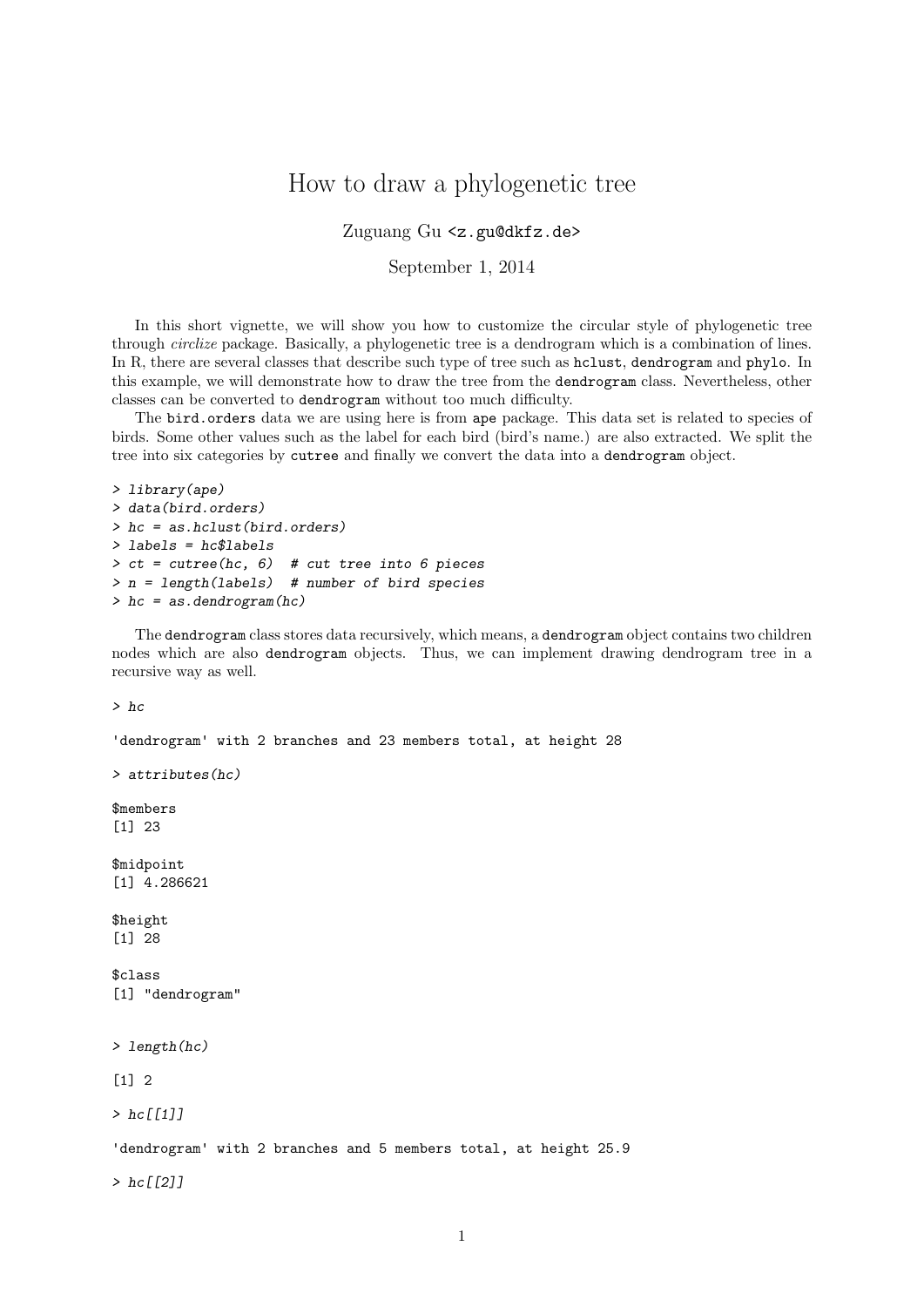'dendrogram' with 2 branches and 18 members total, at height 27

For each node in the dendrogram, there are several attributes which are members, midpoint, height, and if the node is the leaf of the tree (i.e. the end of the tree), there would be an binary attribute called leaf. Here what shoud be noted is that midpoint is the distance to its two children nodes while not the coordinate of the point.

As we mentioned in the main vignette, the x-value for the phylogenetic tree is in fact index. Thus, the x-lim is just the minimum and maximum index of labels in the tree. Since there is only one phylogenetic tree, we only need one "big" sector. In the first track, we plot the name of each bird, with different colors to represent different categories.

```
> library(circlize)
> par(max = c(1, 1, 1, 1))> circos.par(cell.padding = c(0, 0, 0, 0))
> circos.initialize(factors = "a", xlim = c(0, n))
> maxy = attr(hc, "height") # maximum height of the tree
> circos.trackPlotRegion(ylim = c(0, 1), bg.border = NA, track.height = 0.3,
+ panel.fun = function(x, y) {
+ for(i in seq_len(n)) {
+ \qquad \qquad \text{circ}.\text{text}(i-0.5, 0, \text{labels}[i], \text{adj} = c(0, 0.5),+ facing = "clockwise", niceFacing = TRUE,
+ col = ct[labels[i]], cex = 0.7)
+ }
+ })
```
In the second track, we are going to plot the circular dendrogram. Here we implement the code as circos.dendrogram in a recursive way. The draw.d function adds lines to its two children nodes, and once it reaches the leaf of the tree, the recursive execution will stop. You can see the advantage of circlize that if you replace circos.lines to lines in the function, then you can almost use the function to draw dendrogram in the regular Cartesian coordinate system without any error.

```
> # == param
> # -dend a `dendogram` object
> # -maxy the maximum height of the tree is a global attribute,
> # so here it is set as an argument
> circos.dendrogram = function(dend, maxy = attr(dend, "height")) {
+ labels = as.character(labels(dend))
\tau x = seq_along(labels) - 0.5 # leaves are places at x = 0.5, 1.5, ..., n - 0.5
+ names(x) = labels
+
+ is.leaf = function(object) (is.logical(L <- attr(object, "leaf"))) && L
+
+ draw.d = function(dend, maxy) {
+ leaf = attr(dend, "leaf")
+ d1 = dend[[1]] # child tree 1+ d2 = dend [[2]] # child tree 2
+ height = attr(dend, 'height')
+ midpoint = attr(dend, 'midpoint')
+
+ if(is.leaf(d1)) {
+ x1 = x[as.character(attr(d1, "label"))]
+ } else {
+ x1 = \text{attr}(d1, \text{ 'midpoint''}) + x[\text{as. character}(\text{labels}(d1))][1]]+ }
+ y1 = attr(d1, "height")+
         if(is.leaf(d2)) {
+ x2 = x[as.charAtaracter(attr(d2, "label"))]} else \{
```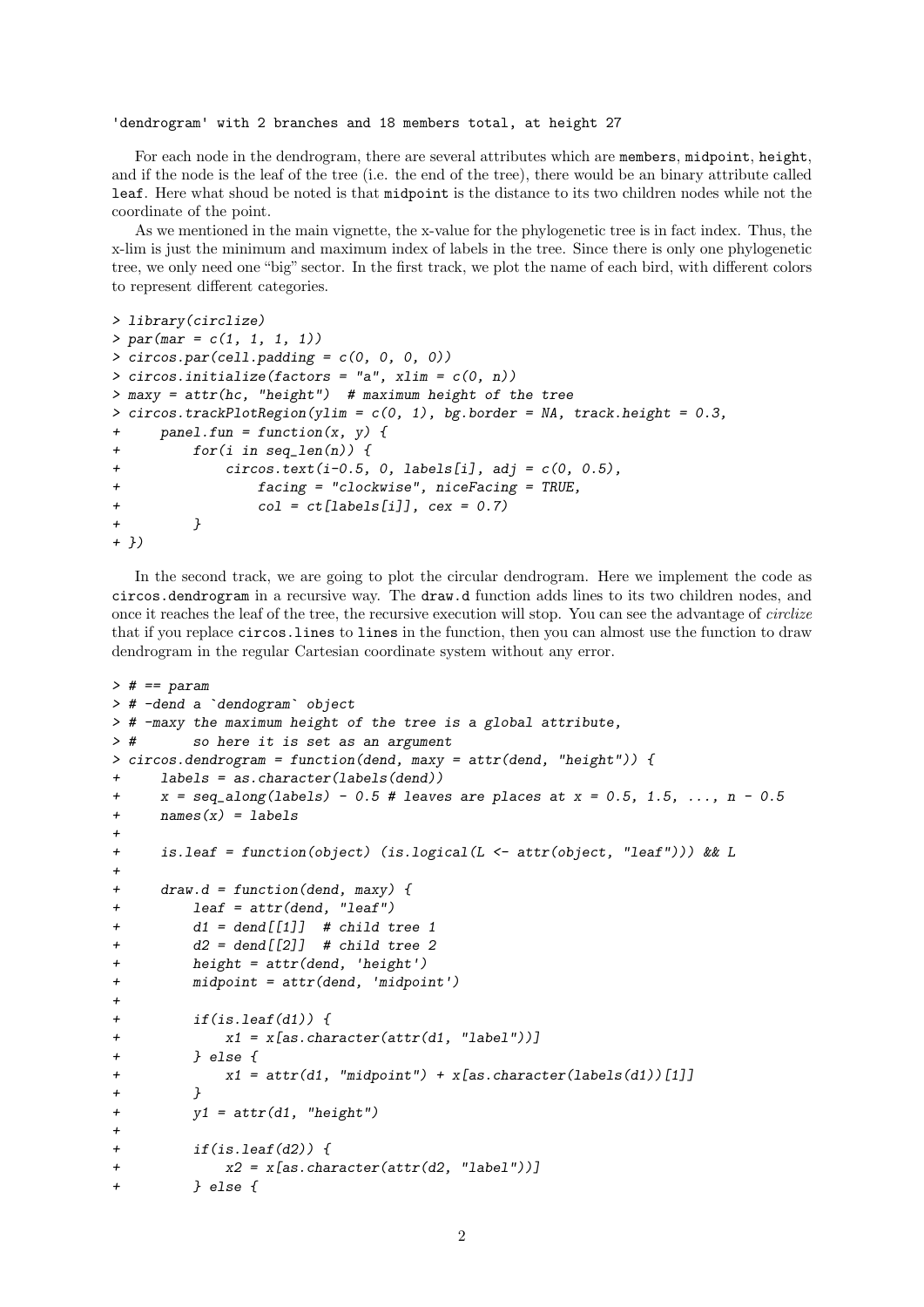```
+ x2 = \text{attr}(d2, \text{ "midpoint"}) + x[\text{as}.\text{character}(\text{labels}(d2))][1]]+ }
+ y2 = attr(d2, "height")
+
+ # plot the connection line
+ circos.lines(c(x1, x1), maxy - c(y1, height), straight = TRUE)
+ circos.lines(c(x1, x2), maxy - c(height, height))
+ circos.lines(c(x2, x2), maxy - c(y2, height), straight = TRUE)
+
+ # do it recursively
+ if(!is.leaf(d1)) {
+ draw.d(d1, maxy)
+ }
+ if(!is.leaf(d2)) {
+ draw.d(d2, maxy)
+ }
+ }
+
+ draw.d(dend, maxy)
+ }
```
Finally add the circular dendrogram to the second track:

```
> circos.trackPlotRegion(ylim = c(0, \text{maxy}), bg.border = NA,
+ track. height = 0.4, panel. fun = function(x, y) {
+ circos.dendrogram(hc, maxy)
+ })
> circos.clear()
```
In figure [1](#page-3-0) (top), we additionally cut the dendrogram into six parts and mark the text with different colors. Once you know the basic rule for drawing such circular dendrogram, it would be flexible to customize your figures such as adding bars, lines, points, or even highlighting some parts on the tree.